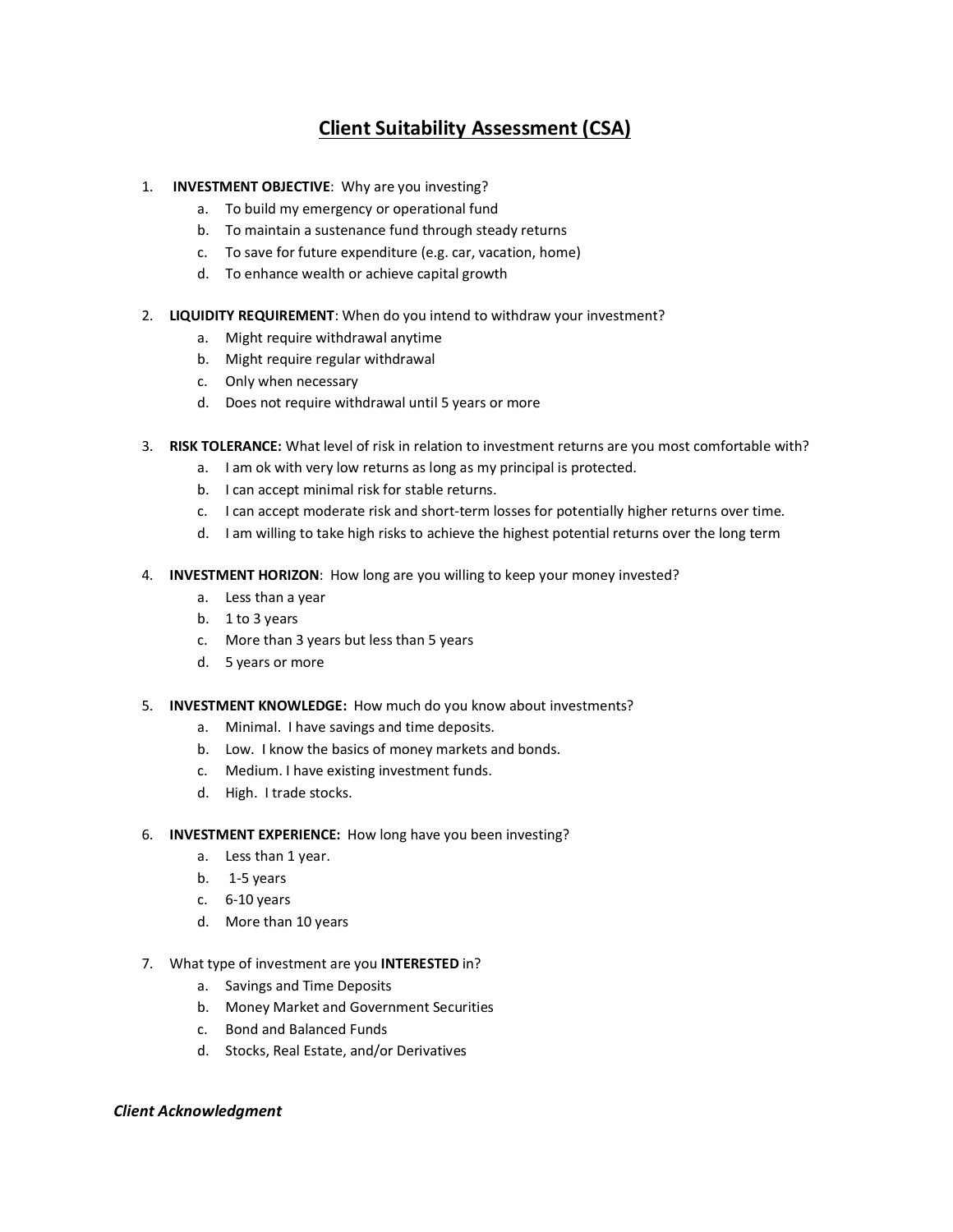I/We acknowledge that the answers I/we indicated in this Client Suitability Assessment (CSA) are true, accurate, and complete and can be relied upon by First Metro Securities. I/We understand that this CSA shall be used as a guide for recommending suitable investments, and that any false and insufficient information herein may result to inappropriate and/or inaccurate recommendation of products/services.

I/We also understand that in case of joint accounts with varying investment profiles per co-investor, the investor profile of the primary investor shall prevail.

I/We agree with the results of this assessment and confirm that I/we shall update this CSA at least once every three years or whenever my/our characteristics, preferences, or circumstances change.

Furthermore, in compliance with BSP Circular No. 1022, in relation to Unit Investment Trust Funds (UITFs), I/we hereby give my/our consent to First Metro Securities to share my/our personal information such as but not limited to complete name, date and place of birth, residential address, contact number, and citizenship to its third party service providers or the Trust Corporation for the purposes of opening a trust account under my/our account name and investing in UITFs.

## RISK DISCLOSURE STATEMENT

Prior to making an investment, First Metro Securities is hereby informing you of the nature of Investment Funds and the risks involved in investing therein. As investments carry different degrees of risk, it is necessary that before participating in these investments, you should have:

- 1. fully understood the nature of the investment and the extent of your exposure to risks;
- 2. read this Risk Disclosure Statement completely; and
- 3. independently determined that the investment in any of the Investment Funds is appropriate for you.

When investing in Investment Funds, there are specific risks involved because the value of your investment is based on the Net Asset Value per unit/share (NAVPU/S) of the Fund which uses a markedto-market valuation and therefore may fluctuate daily. The NAVPU/S is computed by dividing the Net Asset Value (NAV) of the Fund by the number of outstanding units/shares. The NAV is derived from the summation of the market value of the underlying securities of the Fund plus accrued interest income less liabilities and qualified expenses.

INVESTMENT FUNDS DO NOT PROVIDE GUARANTEED RETURNS EVEN IF INVESTED IN GOVERNMENT SECURITIES AND HIGH-GRADE PRIME INVESTMENT ALTERNATIVES. YOUR PRINCIPAL AND EARNINGS FROM INVESTING IN THE FUND CAN BE LOST IN WHOLE OR IN PART WHEN THE NAVPU AT THE TIME OF REDEMPTION IS LOWER THAN THE NAVPU AT THE TIME OF PARTICIPATION. Gains from investment are realized when the NAVPU at the time of redemption/withdrawal is higher than the NAVPU at the time of participation/investment.

Your investment in any of the Investment Funds may expose you to the various types of risks enumerated and defined hereunder:

1. Interest Rate Risk. This is the possibility for an investor to experience losses due to changes in interest rates. The purchase and sale of a debt instrument may result in profit or loss because the value of a debt instrument changes inversely with prevailing interest rates.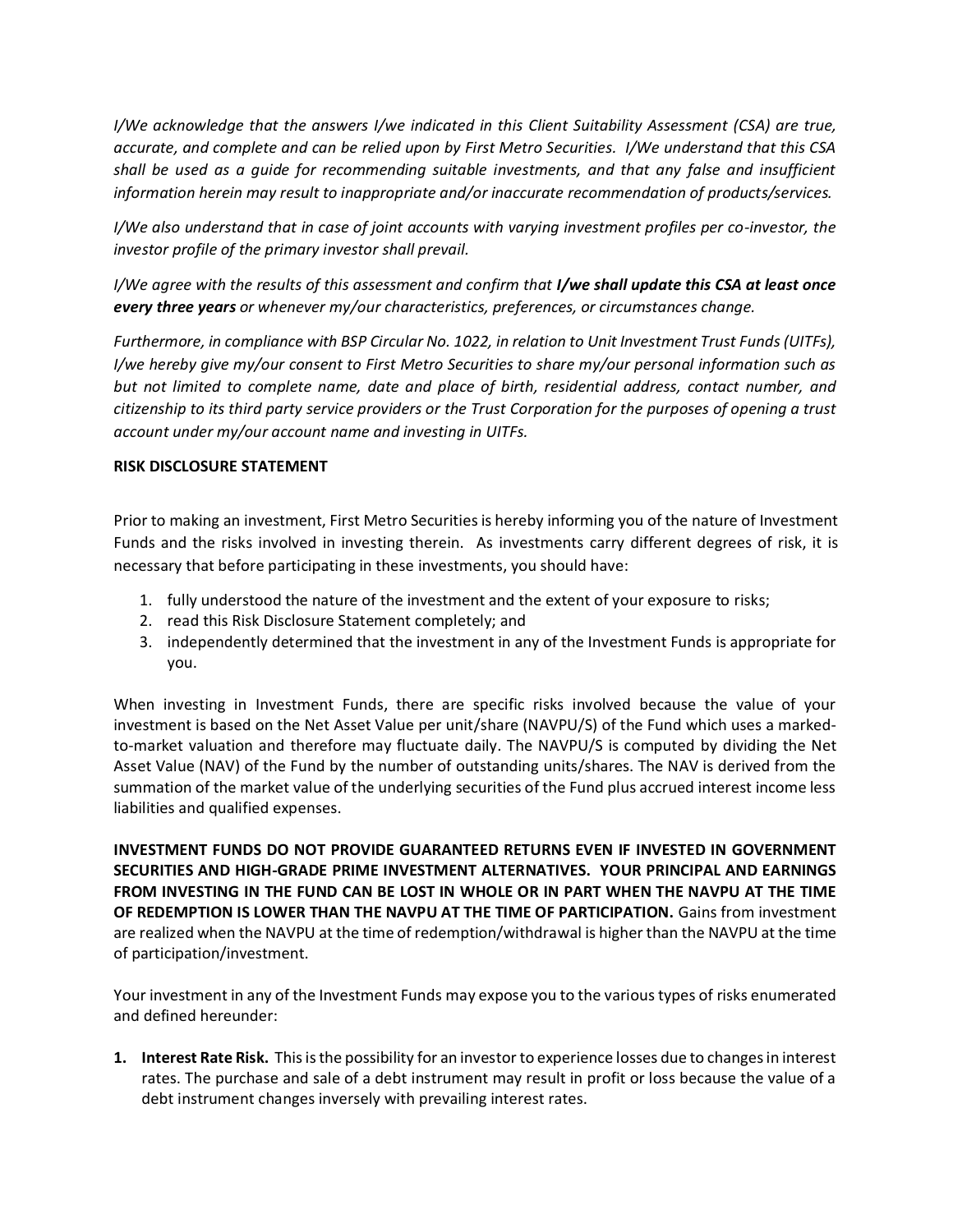The Fund's portfolio, being marked-to-market, is affected by changes in interest rates thereby affecting the value of fixed income investments such as bonds. Interest rate changes may affect the prices of fixed income securities inversely, i.e. as interest rates rise, bond prices fall and when interest rates decline, bond prices rise. As the prices of bonds in a Fund adjust to a rise in interest rates, the Fund's unit price may decline.

2. Market/Price Risk. This is the possibility for an investor to experience losses due to changes in the prices of securities (e.g., bonds and equities) due to fluctuations in the market.

It is the risk of the Fund to lose value due to a decline in securities prices, which may sometimes happen rapidly or unpredictably. The value of investments fluctuates over a given time period because of general market conditions, economic changes or other events that impact large portions of the market such as political events, natural calamities, etc. As a result, the NAVPU/S may increase to make profit or decrease to incur loss.

3. Liquidity Risk. This is the possibility for an investor to experience losses due to the inability to sell or convert assets into cash immediately or in instances where conversion to cash is possible but at a price that could result in a loss. These may be caused by different reasons such as trading in securities with small or few outstanding issues, absence of buyers, limited buy/sell activity or underdeveloped capital market.

Liquidity risk occurs when certain securities in the Fund may be difficult or impossible to sell at a particular time which may prevent the redemption of investments until its assets can be converted to cash. Even government securities which are the most liquid of fixed income securities may be subjected to liquidity risk particularly if a sizeable volume is involved.

4. Credit Risk/Default Risk. This is the possibility for an investor to experience losses due to a borrower's failure to pay principal and/or interest in a timely manner on instruments such as bonds, loans, or other forms of security which the borrower issued. This inability of the borrower to make good on its financial obligations may have resulted from adverse changes in its financial condition thus, lowering credit quality of the security, and consequently lowering the price (market/price risk) which contributes to the difficulty in selling such security. It also includes risk on a counterparty (a party the Fund Manager trades with) defaulting on a contract to deliver its obligation either in cash or securities.

This is the risk of losing value in the Fund in the event the borrower defaults on his obligation or in the case of a counterparty, when it fails to deliver on the agreed trade. This decline in the value of the Fund happens because the default/failure would make the price of the security decline thus making it difficult to sell without having to realize a loss in value. As these happen, the Fund's NAVPU/S will be affected by a decline in value.

5. Reinvestment Risk. This is the risk associated with the possibility of having lower yields or earnings when reinvesting maturing funds or investments that are preterminated or prepaid.

Investors who redeem/withdraw and realize their gains run the risk of reinvesting their funds in an alternative investment outlet with lower yields. Similarly, the fund manager is faced with the risk of